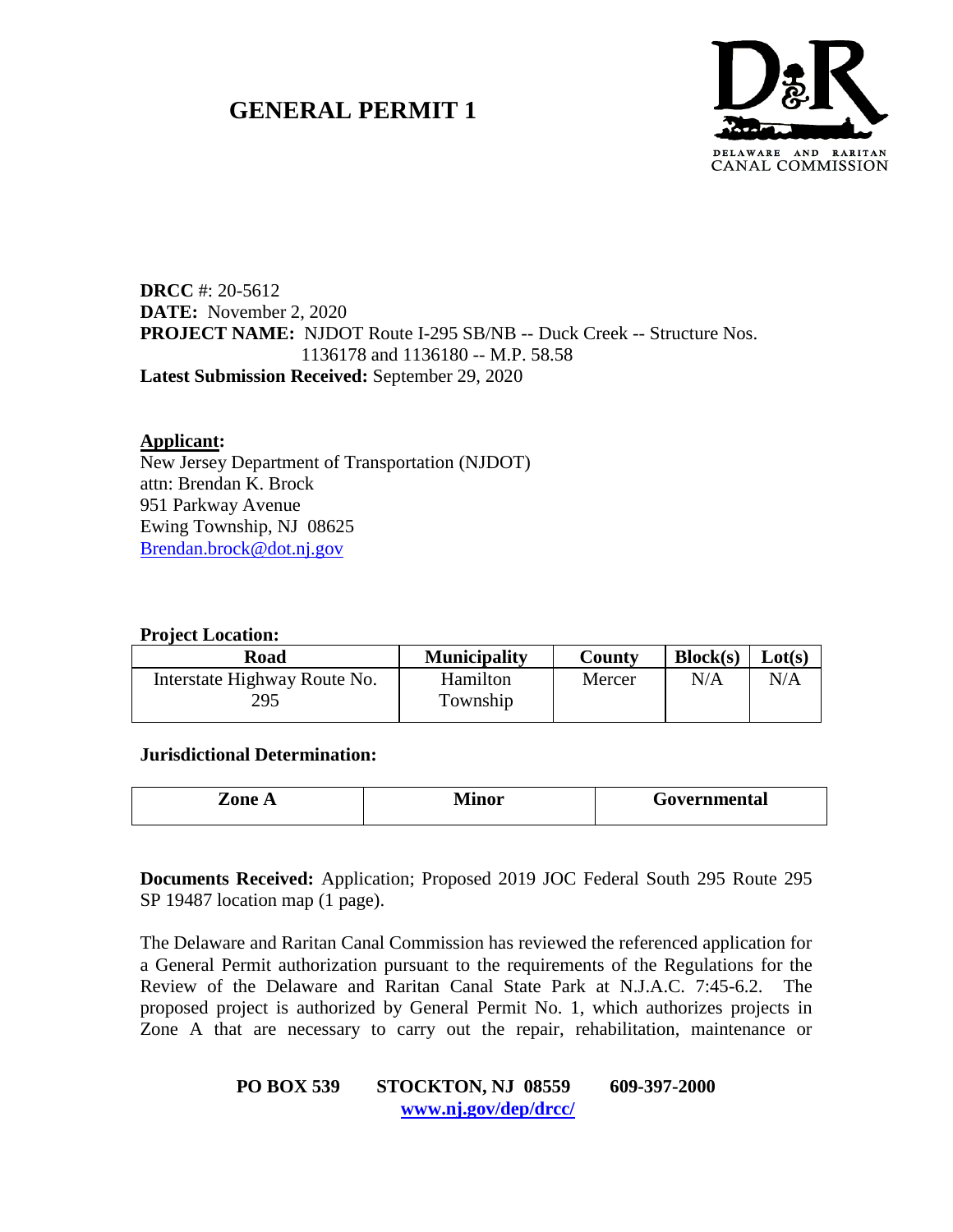## **DRCC** #: 20-5612 **DATE:** November 2, 2020 **PROJECT NAME:** NJDOT Route I-295 SB/NB -- Duck Creek (cont.)

reconstruction of a structure, road, utility line, or stormwater management measure or basin lawfully existing prior to January 1980 or approved under this Chapter by the Commission.

The project authorized under this general permit shall not be put to any use other than as specified in any approval authorizing its original construction. Projects authorized under the general permit shall not visibly change, expand, widen or deepen the feature, and shall not deviate from any plans of any prior project approvals, except for minor deviations due to changes in materials or construction techniques. Any such deviations must be shown as necessary to fulfill the purpose of the proposed project and must be consistent with the Master Plan.

**Description of the authorized project**: NJDOT proposes to conduct in-kind maintenance repair work on Structure No. 1136178 and No. 1136180 within Commission Review Zone A. The project consists of concrete deck repairs, curb reconstruction, expansion joint repairs, substructure concrete repair, waterproofing of piers and abutments, and cleaning and application of a corrosion inhibitor to deck surfaces. The application states that all staging will be done within the existing roadway and that no impacts to the Delaware and Raritan Canal State Park "towpath" (i.e. multiuse trail) are anticipated.

**Permit Conditions:** The project allowed by this authorization shall comply with the following conditions. Failure to comply with these conditions shall constitute a violation of the "Delaware and Raritan Canal State Park Law of 1974" (N.J.S.A. 13:13A-1 et seq.).

- 1. This authorization is valid for five years from the date of this letter unless more stringent standards are adopted by rules prior to this date.
- 2. The project as described shall be constructed and/or executed in conformity with the application.
- 3. No change in plans or specifications shall be made except with prior written permission from the Commission.
- 4. The permittee shall allow the Commission the right to inspect the construction site and shall provide the Commission with written notification seven days prior to the start of the authorized work.
- 5. A complete, legible copy of this permit shall be kept at the work site and shall be exhibited upon request of any person.
- 6. The issuance of this permit shall not be deemed to affect in any way other actions by the Commission on any future application.
- 7. The NJDOT shall obtain a Special Use Permit from the Superintendent of the Delaware and Raritan Canal State Park for any construction or staging activity within the park.

**Expiration Date:** November 2, 2025